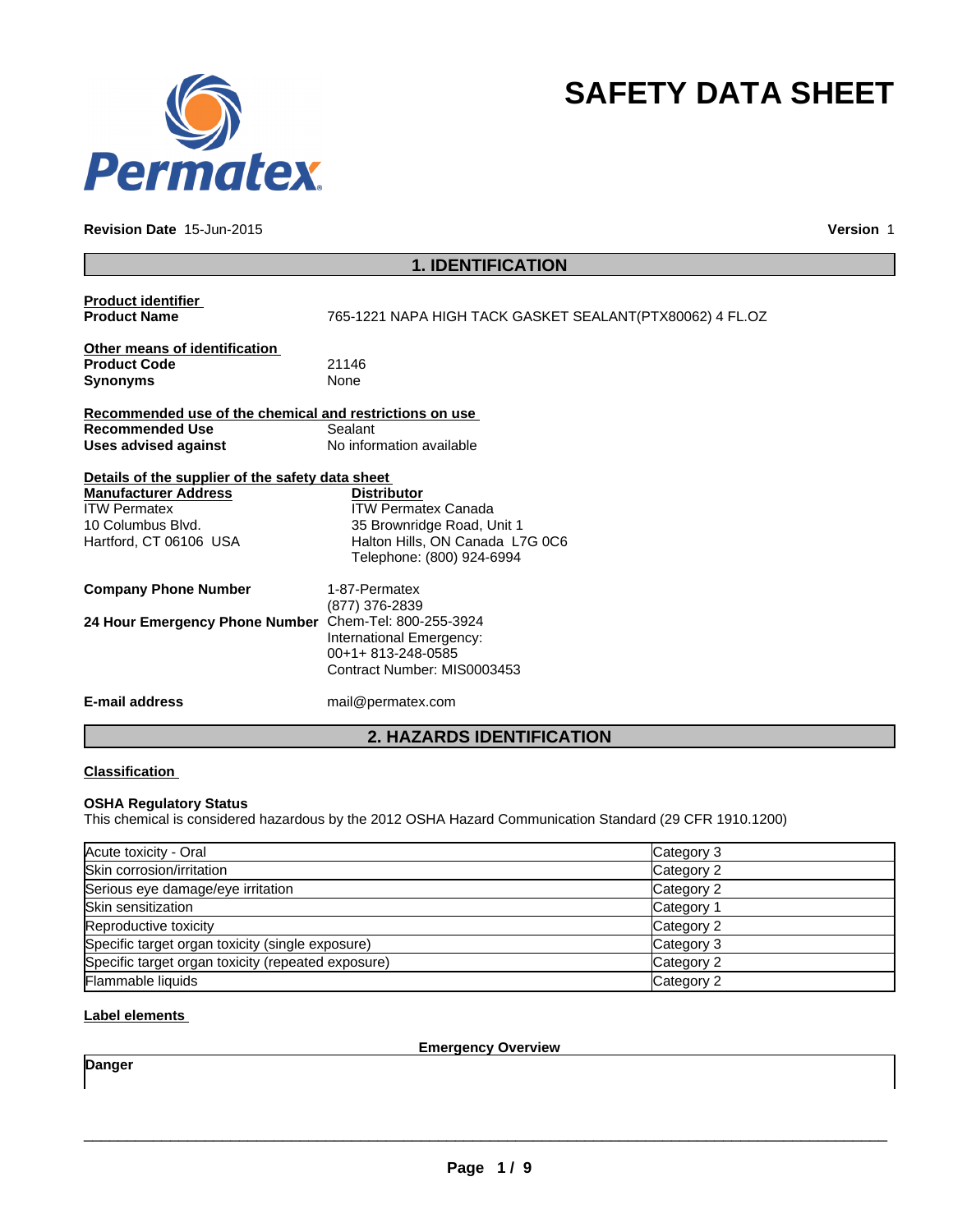| Toxic if swallowed                                                |                                                                           |                     |
|-------------------------------------------------------------------|---------------------------------------------------------------------------|---------------------|
| Causes skin irritation                                            |                                                                           |                     |
| Causes serious eye irritation                                     |                                                                           |                     |
| May cause an allergic skin reaction                               |                                                                           |                     |
| Suspected of damaging fertility or the unborn child               |                                                                           |                     |
| May cause drowsiness or dizziness                                 |                                                                           |                     |
|                                                                   | May cause damage to organs through prolonged or repeated exposure         |                     |
| Highly flammable liquid and vapor                                 |                                                                           |                     |
|                                                                   |                                                                           |                     |
| Appearance Red                                                    | Physical state Liquid                                                     | <b>Odor Solvent</b> |
| <b>Precautionary Statements - Prevention</b>                      |                                                                           |                     |
| Obtain special instructions before use                            |                                                                           |                     |
|                                                                   | Do not handle until all safety precautions have been read and understood  |                     |
| Use personal protective equipment as required                     |                                                                           |                     |
| Wash face, hands and any exposed skin thoroughly after handling   |                                                                           |                     |
| Do not eat, drink or smoke when using this product                |                                                                           |                     |
|                                                                   | Contaminated work clothing should not be allowed out of the workplace     |                     |
| Do not breathe dust/fume/gas/mist/vapors/spray                    |                                                                           |                     |
| Use only outdoors or in a well-ventilated area                    |                                                                           |                     |
| Keep away from heat/sparks/open flames/hot surfaces. - No smoking |                                                                           |                     |
| Keep container tightly closed                                     |                                                                           |                     |
| Ground/bond container and receiving equipment                     |                                                                           |                     |
| Use explosion-proof electrical/ventilating/lighting/equipment     |                                                                           |                     |
| Use only non-sparking tools                                       |                                                                           |                     |
| Take precautionary measures against static discharge              |                                                                           |                     |
| Keep cool                                                         |                                                                           |                     |
|                                                                   | Wear protective gloves/protective clothing/eye protection/face protection |                     |
| <b>Precautionary Statements - Response</b>                        |                                                                           |                     |

IF exposed or concerned: Get medical advice/attention

Specific treatment (see supplemental first aid instructions on this label)

IF IN EYES: Rinse cautiously with water for several minutes. Remove contact lenses, if present and easy to do. Continue rinsing If eye irritation persists: Get medical advice/attention

If skin irritation or rash occurs: Get medical advice/attention

IF ON SKIN (or hair): Remove/Take off immediately all contaminated clothing. Rinse skin with water/shower

Wash contaminated clothing before reuse

IF INHALED: Remove victim to fresh air and keep at rest in a position comfortable for breathing

IF SWALLOWED: Immediately call a POISON CENTER or doctor/physician

Do NOT induce vomiting

Rinse mouth

In case of fire: Use CO2, dry chemical, or foam for extinction

# **Precautionary Statements - Storage**

Store locked up Store in a well-ventilated place. Keep container tightly closed

#### **Precautionary Statements - Disposal**

Dispose of contents/container to an approved waste disposal plant

## **Hazards not otherwise classified (HNOC)**

Not applicable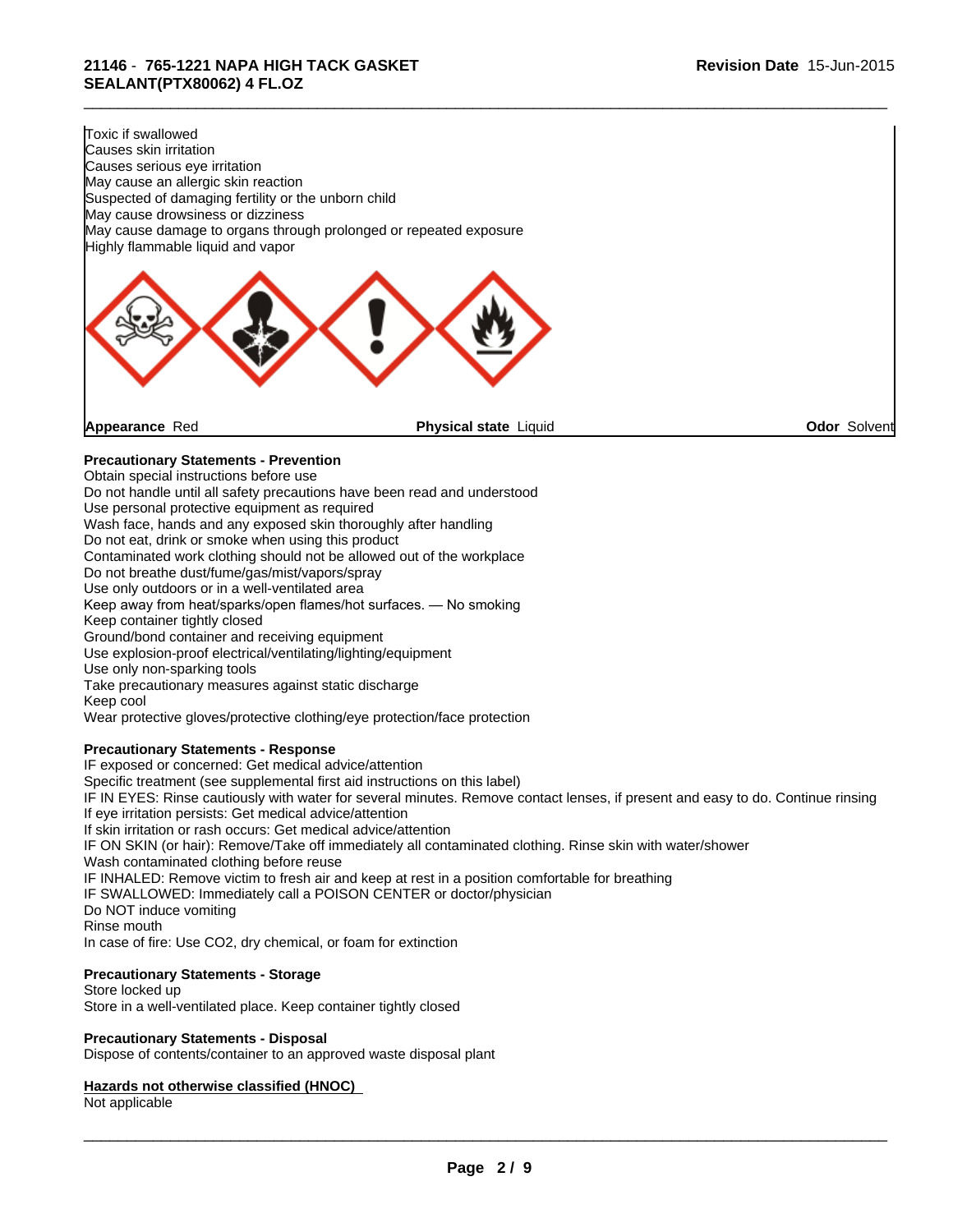#### **Other Information**

Toxic to aquatic life with long lasting effects Aspiration hazard: Does not apply

Unknown acute toxicity 35.4066 % of the mixture consists of ingredient(s) of unknown toxicity

\_\_\_\_\_\_\_\_\_\_\_\_\_\_\_\_\_\_\_\_\_\_\_\_\_\_\_\_\_\_\_\_\_\_\_\_\_\_\_\_\_\_\_\_\_\_\_\_\_\_\_\_\_\_\_\_\_\_\_\_\_\_\_\_\_\_\_\_\_\_\_\_\_\_\_\_\_\_\_\_\_\_\_\_\_\_\_\_\_\_\_\_\_

## **3. COMPOSITION/INFORMATION ON INGREDIENTS**

#### **substance(s)**

| <b>Chemical Name</b>                                                                      | <b>CAS No</b>   | Weight-%  | <b>Trade Secret</b> |
|-------------------------------------------------------------------------------------------|-----------------|-----------|---------------------|
| <b>ACETONE</b>                                                                            | 67-64-1         | $15 - 40$ |                     |
| METHYL ESTER OF ROSIN                                                                     | 68186-14-1      | $10 - 30$ |                     |
| N-HFXANF                                                                                  | 110-54-3        | $10 - 30$ |                     |
| <b>ROSIN</b>                                                                              | 8050-09-7       | $7 - 13$  |                     |
| ACRYLONITRILE-BUTADIENE POLYMER                                                           | $9003 - 18 - 3$ | $5 - 10$  |                     |
| *The exact percentage (concentration) of composition has been withheld as a trade secret. |                 |           |                     |

**4. FIRST AID MEASURES Description of first aid measures General advice** Get medical advice/attention if you feel unwell. **Eye contact IF IN EYES: Rinse cautiously with water for several minutes. Remove contact lenses, if** present and easy to do. Continue rinsing. If eye irritation persists: Get medical advice/attention. **Skin contact IF ON SKIN** (or hair): Remove/Take off immediately all contaminated clothing. Rinse skin with water/shower. If skin irritation or rash occurs: Get medical advice/attention. Wash contaminated clothing before reuse. **Inhalation** IF INHALED: Remove victim to fresh air and keep at rest in a position comfortable for breathing. If symptoms persist, call a physician. Ingestion **IF SWALLOWED:**. Call a physician or poison control center immediately. Do NOT induce vomiting. **Self-protection of the first aider** Use personal protective equipment as required. Avoid contact with skin, eyes or clothing. **Most important symptoms and effects, both acute and delayed Symptoms** See section 2 for more information. **Indication of any immediate medical attention and special treatment needed Note to physicians** Treat symptomatically.

# **5. FIRE-FIGHTING MEASURES**

**Suitable extinguishing media** Carbon dioxide (CO2), Dry chemical, Foam

**Unsuitable extinguishing media** None.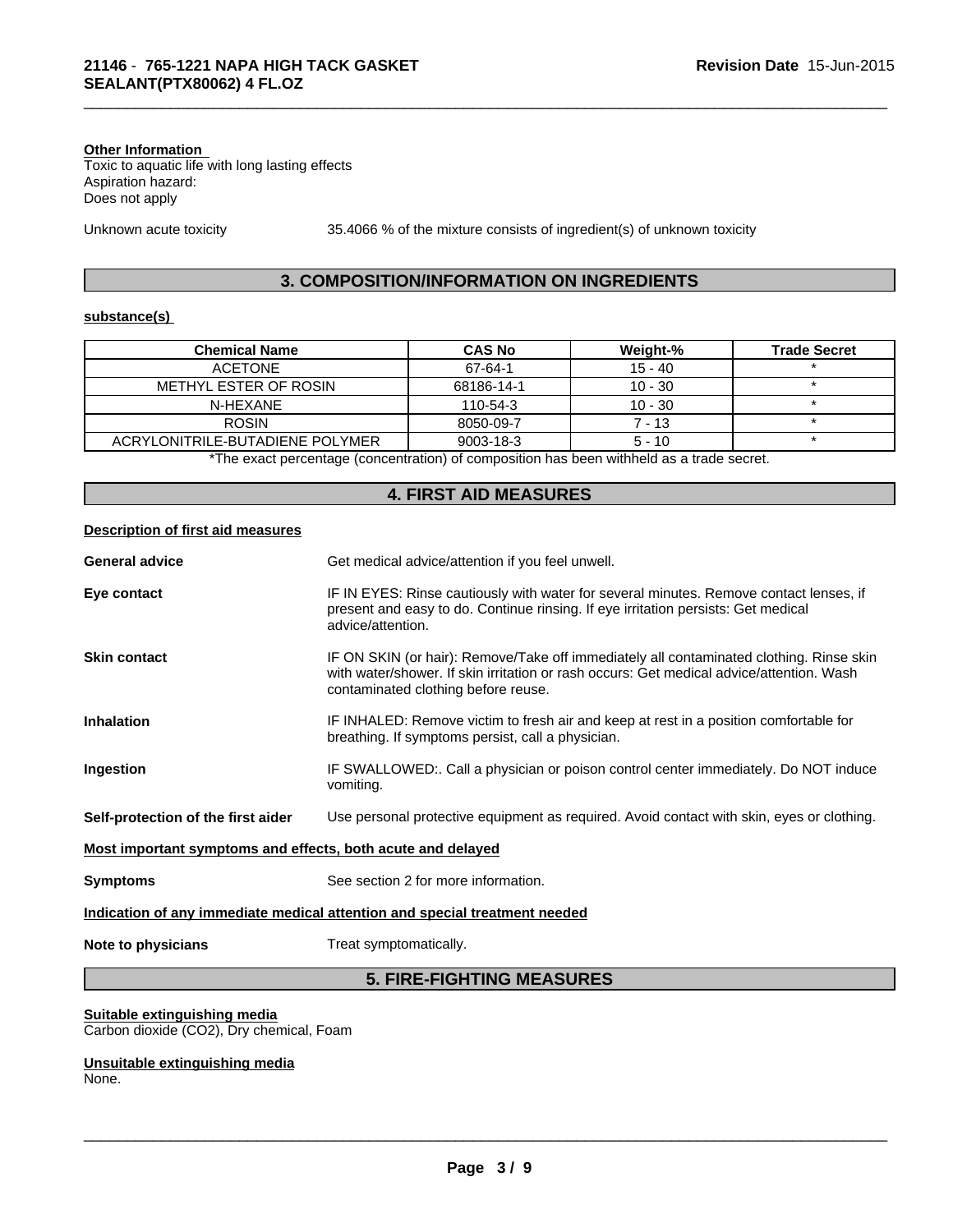Extremely flammable.

## **Explosion data**

| <b>Sensitivity to Mechanical Impact</b> | None. |  |
|-----------------------------------------|-------|--|
| <b>Sensitivity to Static Discharge</b>  | None. |  |

#### **Protective equipment and precautions for firefighters**

As in any fire, wear self-contained breathing apparatus pressure-demand, MSHA/NIOSH (approved or equivalent) and full protective gear.

# **6. ACCIDENTAL RELEASE MEASURES**

\_\_\_\_\_\_\_\_\_\_\_\_\_\_\_\_\_\_\_\_\_\_\_\_\_\_\_\_\_\_\_\_\_\_\_\_\_\_\_\_\_\_\_\_\_\_\_\_\_\_\_\_\_\_\_\_\_\_\_\_\_\_\_\_\_\_\_\_\_\_\_\_\_\_\_\_\_\_\_\_\_\_\_\_\_\_\_\_\_\_\_\_\_

| Personal precautions, protective equipment and emergency procedures |                                                       |                                                                                                                                                                                                                                                                                                                                                                               |                   |  |  |  |
|---------------------------------------------------------------------|-------------------------------------------------------|-------------------------------------------------------------------------------------------------------------------------------------------------------------------------------------------------------------------------------------------------------------------------------------------------------------------------------------------------------------------------------|-------------------|--|--|--|
| <b>Personal precautions</b>                                         |                                                       | Ensure adequate ventilation, especially in confined areas. Avoid contact with skin, eyes or<br>clothing. Use personal protective equipment as required. Remove all sources of ignition.                                                                                                                                                                                       |                   |  |  |  |
| <b>Environmental precautions</b>                                    |                                                       |                                                                                                                                                                                                                                                                                                                                                                               |                   |  |  |  |
| <b>Environmental precautions</b>                                    | sanitary sewer system.                                | See Section 12 for additional ecological information. Do not flush into surface water or                                                                                                                                                                                                                                                                                      |                   |  |  |  |
| Methods and material for containment and cleaning up                |                                                       |                                                                                                                                                                                                                                                                                                                                                                               |                   |  |  |  |
| <b>Methods for containment</b>                                      | Prevent further leakage or spillage if safe to do so. |                                                                                                                                                                                                                                                                                                                                                                               |                   |  |  |  |
| Methods for cleaning up                                             |                                                       | Eliminate all ignition sources if safe to do so. Ensure adequate ventilation. Soak up with<br>inert absorbent material. Sweep up and shovel into suitable containers for disposal.                                                                                                                                                                                            |                   |  |  |  |
| Prevention of secondary hazards                                     |                                                       | Clean contaminated objects and areas thoroughly observing environmental regulations.                                                                                                                                                                                                                                                                                          |                   |  |  |  |
|                                                                     | 7. HANDLING AND STORAGE                               |                                                                                                                                                                                                                                                                                                                                                                               |                   |  |  |  |
| <b>Precautions for safe handling</b>                                |                                                       |                                                                                                                                                                                                                                                                                                                                                                               |                   |  |  |  |
| Advice on safe handling                                             | smoking.                                              | Handle in accordance with good industrial hygiene and safety practice. Avoid breathing<br>vapors or mists. Avoid contact with skin, eyes or clothing. Wash thoroughly after handling.<br>Wash contaminated clothing before reuse. Use personal protective equipment as required.<br>Remove all sources of ignition. Keep away from heat/sparks/open flames/hot surfaces. - No |                   |  |  |  |
| Conditions for safe storage, including any incompatibilities        |                                                       |                                                                                                                                                                                                                                                                                                                                                                               |                   |  |  |  |
| <b>Storage Conditions</b>                                           | motors and static electricity). Store locked up.      | Keep away from heat, sparks, flame and other sources of ignition (i.e., pilot lights, electric                                                                                                                                                                                                                                                                                |                   |  |  |  |
| Incompatible materials                                              | Strong oxidizing agents                               |                                                                                                                                                                                                                                                                                                                                                                               |                   |  |  |  |
|                                                                     |                                                       | 8. EXPOSURE CONTROLS/PERSONAL PROTECTION                                                                                                                                                                                                                                                                                                                                      |                   |  |  |  |
| <b>Control parameters</b>                                           |                                                       |                                                                                                                                                                                                                                                                                                                                                                               |                   |  |  |  |
| <b>Exposure Guidelines</b>                                          |                                                       |                                                                                                                                                                                                                                                                                                                                                                               |                   |  |  |  |
| <b>Chemical Name</b>                                                | <b>ACGIH TLV</b>                                      | <b>OSHA PEL</b>                                                                                                                                                                                                                                                                                                                                                               | <b>NIOSH IDLH</b> |  |  |  |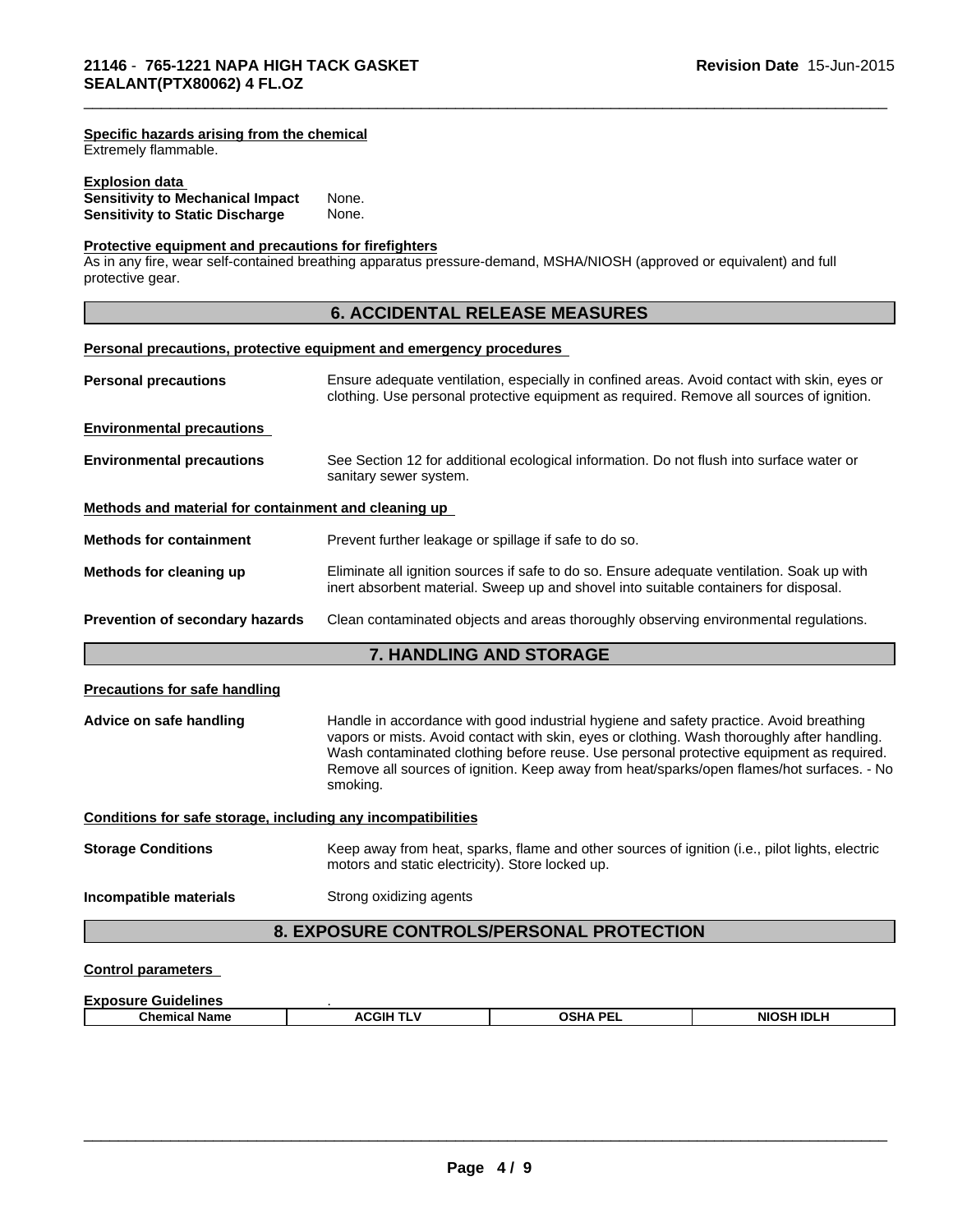# **21146** - **765-1221 NAPA HIGH TACK GASKET SEALANT(PTX80062) 4 FL.OZ**

| <b>ACETONE</b> | STEL: 750 ppm       | TWA: 1000 ppm                              | IDLH: 2500 ppm                          |
|----------------|---------------------|--------------------------------------------|-----------------------------------------|
| 67-64-1        | <b>TWA: 500 ppm</b> | TWA: 2400 mg/m <sup>3</sup>                | TWA: 250 ppm                            |
|                |                     | (vacated) TWA: 750 ppm                     | TWA: $590 \text{ mg/m}^3$               |
|                |                     | (vacated) TWA: 1800 mg/m <sup>3</sup>      |                                         |
|                |                     | (vacated) STEL: 2400 mg/m <sup>3</sup> The |                                         |
|                |                     | acetone STEL does not apply to the         |                                         |
|                |                     | cellulose acetate fiber industry. It is    |                                         |
|                |                     | in effect for all other sectors            |                                         |
|                |                     | (vacated) STEL: 1000 ppm                   |                                         |
| N-HEXANE       | TWA: 50 ppm         | <b>TWA: 500 ppm</b>                        | <b>IDLH: 1100 ppm</b>                   |
| 110-54-3       | $S^*$               | TWA: $1800 \text{ mg/m}^3$                 | TWA: 50 ppm                             |
|                |                     | (vacated) TWA: 50 ppm                      | TWA: 180 mg/m <sup>3</sup>              |
|                |                     | (vacated) TWA: $180 \text{ mg/m}^3$        |                                         |
| <b>ROSIN</b>   |                     | (vacated) TWA: 0.1 mg/m <sup>3</sup>       | TWA: 0.1 mg/m <sup>3</sup> Formaldehyde |
| 8050-09-7      |                     | Formaldehyde                               |                                         |

*NIOSH IDLH Immediately Dangerous to Life or Health*

**Other Information** Vacated limits revoked by the Court of Appeals decision in AFL-CIO v. OSHA, 965 F.2d 962 (11th Cir., 1992).

\_\_\_\_\_\_\_\_\_\_\_\_\_\_\_\_\_\_\_\_\_\_\_\_\_\_\_\_\_\_\_\_\_\_\_\_\_\_\_\_\_\_\_\_\_\_\_\_\_\_\_\_\_\_\_\_\_\_\_\_\_\_\_\_\_\_\_\_\_\_\_\_\_\_\_\_\_\_\_\_\_\_\_\_\_\_\_\_\_\_\_\_\_

# **Appropriate engineering controls**

| <b>Engineering Controls</b> | Showers             |
|-----------------------------|---------------------|
|                             | Eyewash stations    |
|                             | Ventilation systems |

# **Individual protection measures, such as personal protective equipment**

| <b>Eye/face protection</b> |                                       | Wear safety glasses with side shields (or goggles).                                                                                             |  |  |
|----------------------------|---------------------------------------|-------------------------------------------------------------------------------------------------------------------------------------------------|--|--|
|                            | Skin and body protection              | Wear protective gloves and protective clothing.                                                                                                 |  |  |
|                            | <b>Respiratory protection</b>         | Use NIOSH-approved air-purifying respirator with organic vapor cartridge or canister, as<br>appropriate.                                        |  |  |
|                            | <b>General Hygiene Considerations</b> | Handle in accordance with good industrial hygiene and safety practice. Regular cleaning of<br>equipment, work area and clothing is recommended. |  |  |

# **9. PHYSICAL AND CHEMICAL PROPERTIES**

# **Information on basic physical and chemical properties**

| <b>Physical state</b><br>Appearance<br>Odor<br><b>Odor threshold</b>                                                                            | Liquid<br>Red<br>Solvent<br>No information available                                                |                  |
|-------------------------------------------------------------------------------------------------------------------------------------------------|-----------------------------------------------------------------------------------------------------|------------------|
| <b>Property</b><br>рH<br>Melting point / freezing point<br>Boiling point / boiling range<br><b>Flash point</b>                                  | Values<br>No information available<br>No information available<br>57 °C / 135 °F<br>$-18$ °C / 0 °F | Remarks • Method |
| <b>Evaporation rate</b><br>Flammability (solid, gas)<br><b>Flammability Limit in Air</b>                                                        | >1<br>No information available                                                                      | $E$ ther = 1     |
| Upper flammability limit:<br>Lower flammability limit:<br>Vapor pressure<br>Vapor density<br><b>Relative density</b><br><b>Water solubility</b> | 13.0%<br>2.0%<br>400 mm Hg<br>2.5<br>0.872<br>Partially soluble                                     | $Air = 1$        |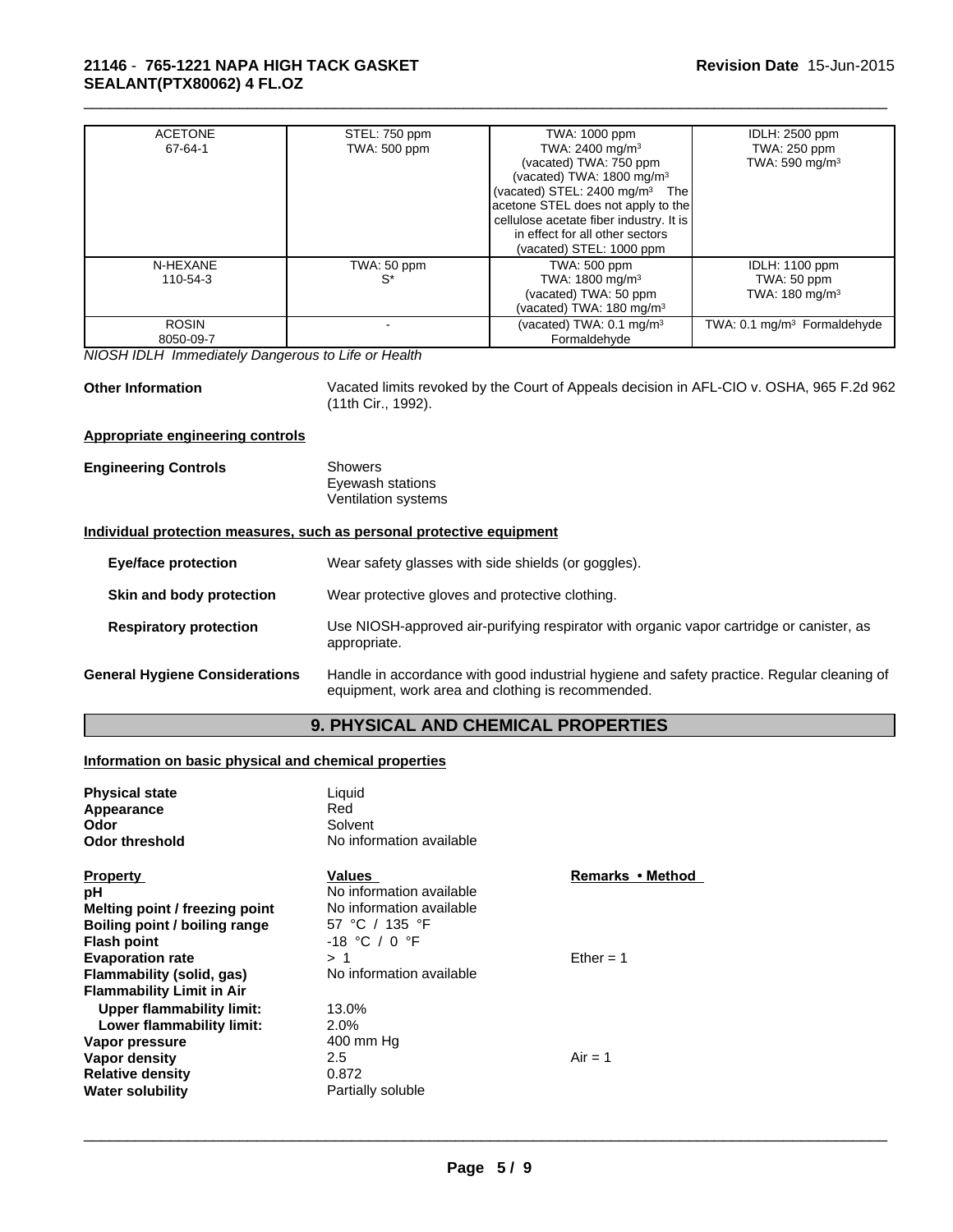**Explosive properties** No information available<br> **Oxidizing properties** No information available **Partition coefficient No information available**<br> **Autoignition temperature No information available Dynamic viscosity** No information available **Solubility in other solvents Autoignition temperature Decomposition temperature** No information available **Kinematic viscosity** No information available

#### **Other Information**

**VOC Content (%)** 16.6%

**Oxidizing properties** No information available No information available

\_\_\_\_\_\_\_\_\_\_\_\_\_\_\_\_\_\_\_\_\_\_\_\_\_\_\_\_\_\_\_\_\_\_\_\_\_\_\_\_\_\_\_\_\_\_\_\_\_\_\_\_\_\_\_\_\_\_\_\_\_\_\_\_\_\_\_\_\_\_\_\_\_\_\_\_\_\_\_\_\_\_\_\_\_\_\_\_\_\_\_\_\_

**Softening point**<br> **Molecular weight**<br>
Mo information available<br>
No information available **No information available Density Density Density No information available Bulk density No information available No information available** 

# **10. STABILITY AND REACTIVITY**

## **Reactivity**

No data available

#### **Chemical stability**

Stable under recommended storage conditions.

#### **Possibility of Hazardous Reactions**

None under normal processing.

# **Conditions to avoid**

Excessive heat.

#### **Incompatible materials** Strong oxidizing agents

# **Hazardous Decomposition Products**

Carbon oxides

# **11. TOXICOLOGICAL INFORMATION**

## **Information on likely routes of exposure**

| <b>Inhalation</b>   | May be harmful by inhalation. May cause drowsiness or dizziness.                   |
|---------------------|------------------------------------------------------------------------------------|
| Eye contact         | Contact with eyes may cause irritation. May cause redness and tearing of the eyes. |
| <b>Skin contact</b> | May cause skin irritation and/or dermatitis.                                       |

**Ingestion** Toxic if swallowed.

| <b>Chemical Name</b>         | Oral LD50                                          | Dermal LD50              | <b>Inhalation LC50</b>                |
|------------------------------|----------------------------------------------------|--------------------------|---------------------------------------|
| <b>IACETONE</b><br>  67-64-1 | $=$ 5800 mg/kg (Rat)                               | $\overline{\phantom{0}}$ | $=$ 50100 mg/m <sup>3</sup> (Rat) 8 h |
| IN-HEXANE<br>110-54-3        | $= 25$ g/kg (Rat)                                  | $=$ 3000 mg/kg (Rabbit)  | $= 48000$ ppm (Rat) 4 h               |
| <b>IROSIN</b><br>l 8050-09-7 | $=$ 3 mg/kg (Rat) = 7600 mg/kg<br>Rat <sup>'</sup> | $>$ 2500 mg/kg (Rabbit)  | $= 1.5$ mg/L (Rat) 4 h                |

#### **Information on toxicological effects**

**Symptoms** No information available.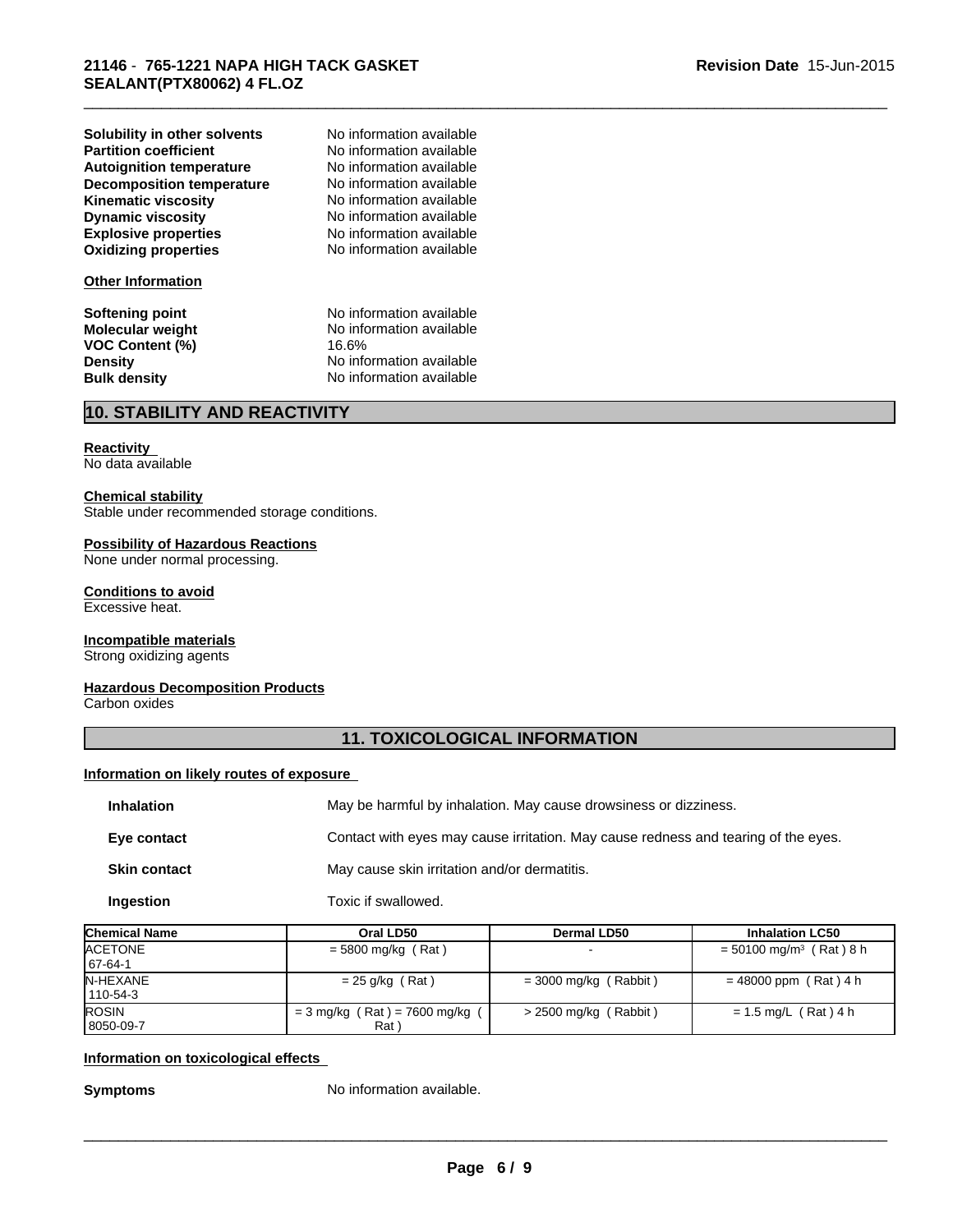# **Delayed and immediate effects as well as chronic effects from short and long-term exposure**

| <b>Sensitization</b>                                                                         | No information available.                                                                            |
|----------------------------------------------------------------------------------------------|------------------------------------------------------------------------------------------------------|
| Germ cell mutagenicity                                                                       | No information available.                                                                            |
| Carcinogenicity                                                                              | The table below indicates whether each agency has listed any ingredient as a carcinogen.             |
| IARC (International Agency for Research on Cancer)<br>Not classifiable as a human carcinogen |                                                                                                      |
| Target Organ Effects                                                                         | Central nervous system, Eyes, Peripheral Nervous System (PNS), Respiratory system,<br>Skin, Thyroid. |
|                                                                                              | The following values are calculated based on chapter 3.1 of the GHS document.                        |

\_\_\_\_\_\_\_\_\_\_\_\_\_\_\_\_\_\_\_\_\_\_\_\_\_\_\_\_\_\_\_\_\_\_\_\_\_\_\_\_\_\_\_\_\_\_\_\_\_\_\_\_\_\_\_\_\_\_\_\_\_\_\_\_\_\_\_\_\_\_\_\_\_\_\_\_\_\_\_\_\_\_\_\_\_\_\_\_\_\_\_\_\_

| <b>ATEmix (oral)</b>          | 17 ma/ka    |
|-------------------------------|-------------|
| ATEmix (dermal)               | 6387 ma/ka  |
| ATEmix (inhalation-dust/mist) | 178.2 ma/l  |
| ATEmix (inhalation-vapor)     | 186367 ma/l |

# **12. ECOLOGICAL INFORMATION**

# **Ecotoxicity**

35.6183 % of the mixture consists of components(s) of unknown hazards to the aquatic environment

| <b>Chemical Name</b> | Algae/aquatic plants  | Fish                             | Crustacea                             |
|----------------------|-----------------------|----------------------------------|---------------------------------------|
| <b>ACETONE</b>       |                       | 4.74 - 6.33: 96 h Oncorhynchus   | 10294 - 17704: 48 h Daphnia           |
| 67-64-1              |                       | mykiss mL/L LC50 6210 - 8120: 96 | magna mg/L EC50 Static 12600 -        |
|                      |                       | h Pimephales promelas mg/L LC50  | 12700: 48 h Daphnia magna mg/L        |
|                      |                       | static 8300: 96 h Lepomis        | EC50                                  |
|                      |                       | macrochirus mg/L LC50            |                                       |
| N-HEXANE             |                       | 2.1 - 2.98: 96 h Pimephales      | 1000: 24 h Daphnia magna mg/L         |
| 110-54-3             |                       | promelas mg/L LC50 flow-through  | EC50                                  |
| <b>ROSIN</b>         | 400: 72 h Desmodesmus |                                  | $3.8 - 5.4$ : 48 h Daphnia magna mg/L |
| 8050-09-7            | subspicatus mg/L EC50 |                                  | EC50                                  |

#### **Persistence and degradability**

No information available.

#### **Bioaccumulation**

No information available.

#### **Mobility**

No information available.

| <b>Chemical Name</b> | $- - -$<br>$-1$<br>coefficient<br>п.<br>m |
|----------------------|-------------------------------------------|
| <b>ACETONE</b>       | $-0.24$                                   |
| ′-64-7د              |                                           |

# **Other adverse effects**

No information available

# **13. DISPOSAL CONSIDERATIONS**

| Waste treatment methods       |                                                                                                       |
|-------------------------------|-------------------------------------------------------------------------------------------------------|
| <b>Disposal of wastes</b>     | This material, as supplied, is a hazardous waste according to federal regulations (40 CFR<br>$261$ ). |
| <b>Contaminated packaging</b> | Do not reuse container.                                                                               |
| <b>US EPA Waste Number</b>    | D001                                                                                                  |

| Chemical Name            | <b>RCRA</b> | <b>RCRA</b><br>Listing<br>Basis for | <b>RCRA</b><br>ת Series Wastes<br>- 0 | <b>U Series Wastes</b><br><b>RCRA</b> |
|--------------------------|-------------|-------------------------------------|---------------------------------------|---------------------------------------|
| <b>ACETONE</b><br>67-64- |             | Included in waste stream:<br>F039   |                                       | U002                                  |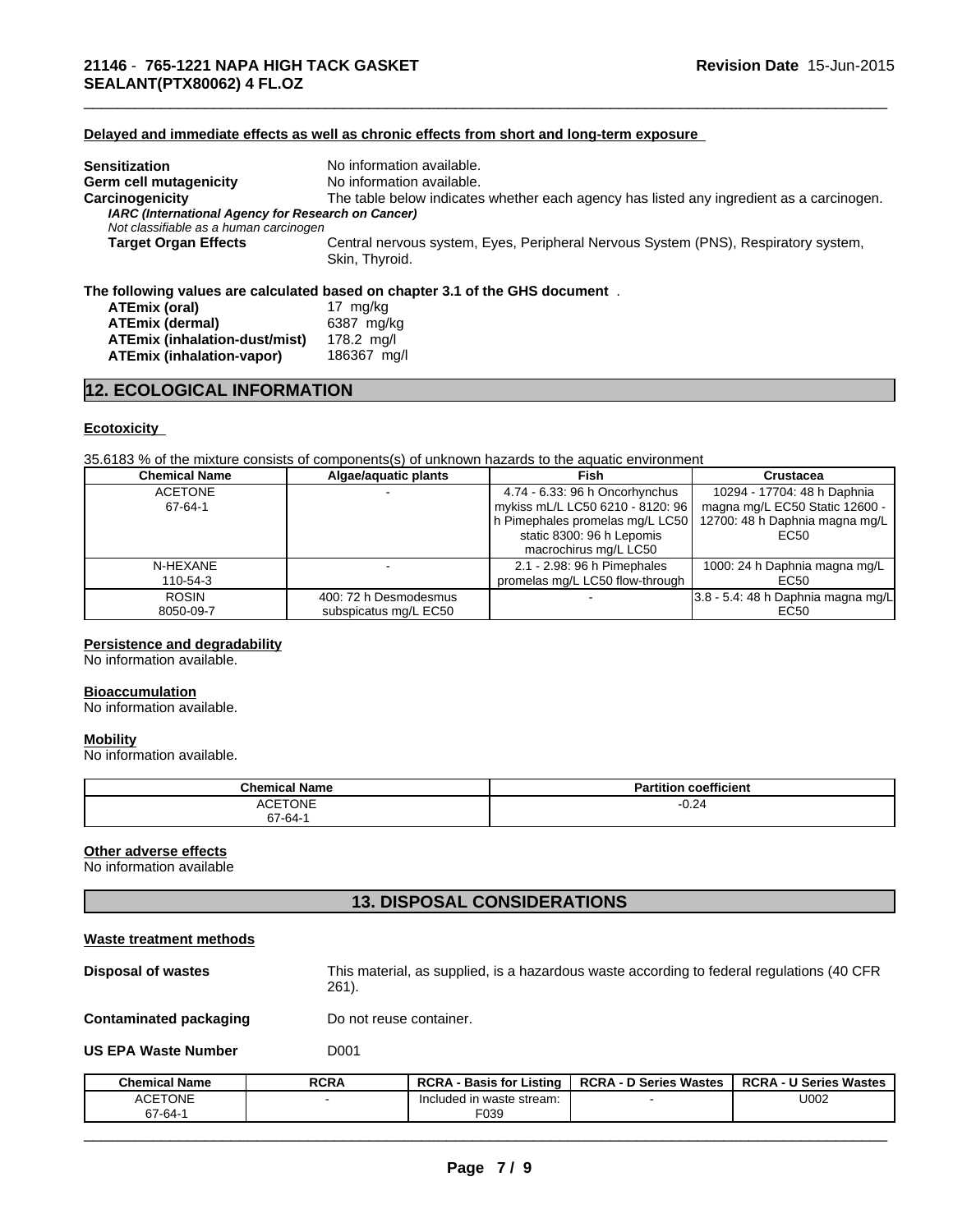This product contains one or more substances that are listed with the State of California as a hazardous waste.

| <b>Chemical Name</b> | California Hazardous Waste Status |
|----------------------|-----------------------------------|
| <b>ACETONE</b>       | Ignitable                         |
| 67-64-1              |                                   |
| N-HEXANE             | Toxic                             |
| 110-54-3             | lgnitable                         |

\_\_\_\_\_\_\_\_\_\_\_\_\_\_\_\_\_\_\_\_\_\_\_\_\_\_\_\_\_\_\_\_\_\_\_\_\_\_\_\_\_\_\_\_\_\_\_\_\_\_\_\_\_\_\_\_\_\_\_\_\_\_\_\_\_\_\_\_\_\_\_\_\_\_\_\_\_\_\_\_\_\_\_\_\_\_\_\_\_\_\_\_\_

# **14. TRANSPORT INFORMATION**

#### **DOT**

| UN/ID no<br>Proper shipping name:<br><b>Hazard Class</b><br><b>Packing Group</b><br><b>Emergency Response Guide</b><br><b>Number</b> | 1133<br>Adhesives, Limited Quantity (LQ)<br>3<br>$\mathsf{II}$<br>128 |
|--------------------------------------------------------------------------------------------------------------------------------------|-----------------------------------------------------------------------|
| IATA                                                                                                                                 |                                                                       |
| UN/ID no                                                                                                                             | ID 8000                                                               |
| Proper shipping name:                                                                                                                | Consumer commodity                                                    |
| <b>Hazard Class</b>                                                                                                                  | 9                                                                     |
| <b>ERG Code</b>                                                                                                                      | 9L                                                                    |
| <b>IMDG</b>                                                                                                                          |                                                                       |
| UN/ID no                                                                                                                             | 1133                                                                  |
| Proner shinning name:                                                                                                                | Adhesives Limited Quantity (LO)                                       |

| UN/ID no              | 1133                             |
|-----------------------|----------------------------------|
| Proper shipping name: | Adhesives, Limited Quantity (LQ) |
| <b>Hazard Class</b>   |                                  |
| <b>Packing Group</b>  |                                  |
| EmS-No                | $F-E. S-D$                       |
|                       |                                  |

# **15. REGULATORY INFORMATION**

| <b>International Inventories</b> |             |
|----------------------------------|-------------|
| <b>TSCA</b>                      | Complies    |
| <b>DSL/NDSL</b>                  | Complies    |
| <b>EINECS/ELINCS</b>             | Not Listed. |
| <b>ENCS</b>                      | Not Listed. |
| <b>IECSC</b>                     | Complies    |
| <b>KECL</b>                      | Complies    |
| <b>PICCS</b>                     | Complies    |
| <b>AICS</b>                      | Complies    |

**Legend:** 

**TSCA** - United States Toxic Substances Control Act Section 8(b) Inventory **DSL/NDSL** - Canadian Domestic Substances List/Non-Domestic Substances List **EINECS/ELINCS** - European Inventory of Existing Chemical Substances/European List of Notified Chemical Substances **ENCS** - Japan Existing and New Chemical Substances **IECSC** - China Inventory of Existing Chemical Substances **KECL** - Korean Existing and Evaluated Chemical Substances **PICCS** - Philippines Inventory of Chemicals and Chemical Substances **AICS** - Australian Inventory of Chemical Substances

## **US Federal Regulations**

# **SARA 313**

Section 313 of Title III of the Superfund Amendments and Reauthorization Act of 1986 (SARA). This product contains a chemical or chemicals which are subject to the reporting requirements of the Act and Title 40 of the Code of Federal Regulations, Part 372